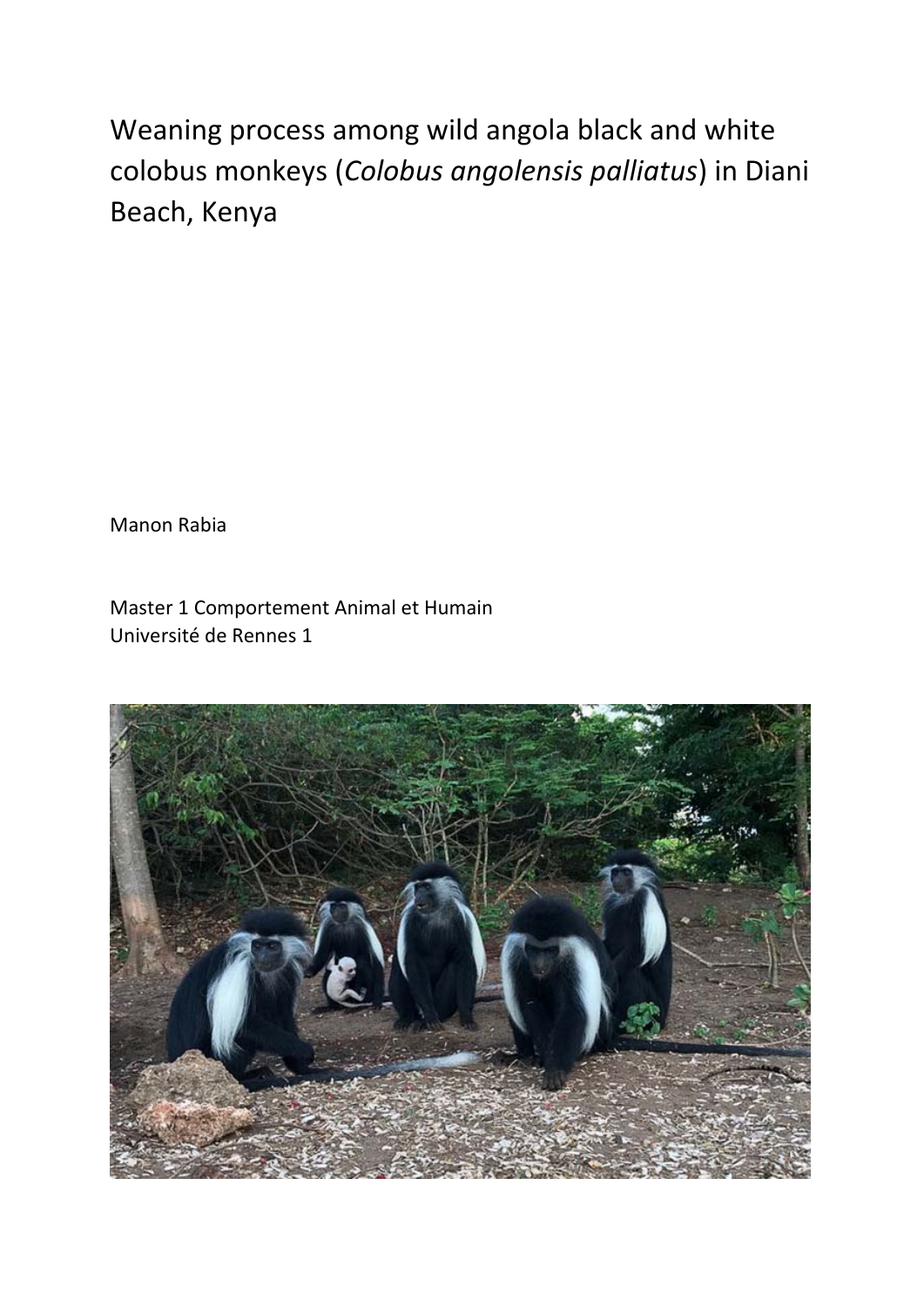# Introduction

Maternal behavior is critical for infant survival in mammals and for this reason has been subject to intense selection throughout evolutionary history (Nicolson, 1991). Primates, relative to other mammals of comparable size, produce fewer young at a time and have both longer intervals between births and a longer period of infant dependence. In most species, females perform the greatest share of infant caretaking.

Harlow et al. (1963) described three stages of the mother-infant relationship, a stage of care and comfort, a stage of ambivalence, and a stage of relative separation. Other studies have been focused on describing how the primate mother-infant dyad changes over time by developing quantitative measures for assessing maternal and infant contributions (Hinde and Atkinson, 1970). The timing of this process depends on a host of factors, including both species and environmental characteristics. Two key concepts are described: lactation period and weaning process. The weaning definition varies according to studies: first intake of solid food, complete termination of suckling or female's resumption of sexual activity (Lee, 1987). These stages differ in length among primate species, for example, in many smaller, seasonally breeding species such as vervet monkeys (*Chlorocebus pygerythrus)* infants are nursed on average for almost one year (Whitten, 1982), whereas chimpanzee (*Pan troglodytes*) infants continue nursing for up to four-five years (Clark, 1977). Even if these processes are gradual and variable, the aim is always to reach the social, locomotion and nutritional independence of the infant.

Compared to other species to the Cercopithecidae family, Colobine monkeys are not well documented on this aspect, especially the Peters' Angolan black-and-white colobus (*Colobus angolensis palliatus*), our study subspecies (listed as "Data Deficient" on the International Union for Conservation of Nature; Anderson, 2007). Arboreal and folivorous, they live in territorial troops of 5 to 10 animals. There is no distinct breeding season and all members of the troop can take care of the infants.

The objectives of this study is to give a infant care protocol to Colobus Conservation, organization based in Diani Beach, Kenya, in order to increase the survival rate of infant black and white colobus. To achieve this, behavioral data on mother-infant relationship and infants are recorded on a wild troop. We want to know (1) how long is the lactation period, (2) what is the ratio between milk and solid food eaten by infants, (3) when does start and end the weaning process according to different infants' ages. Few environmental and social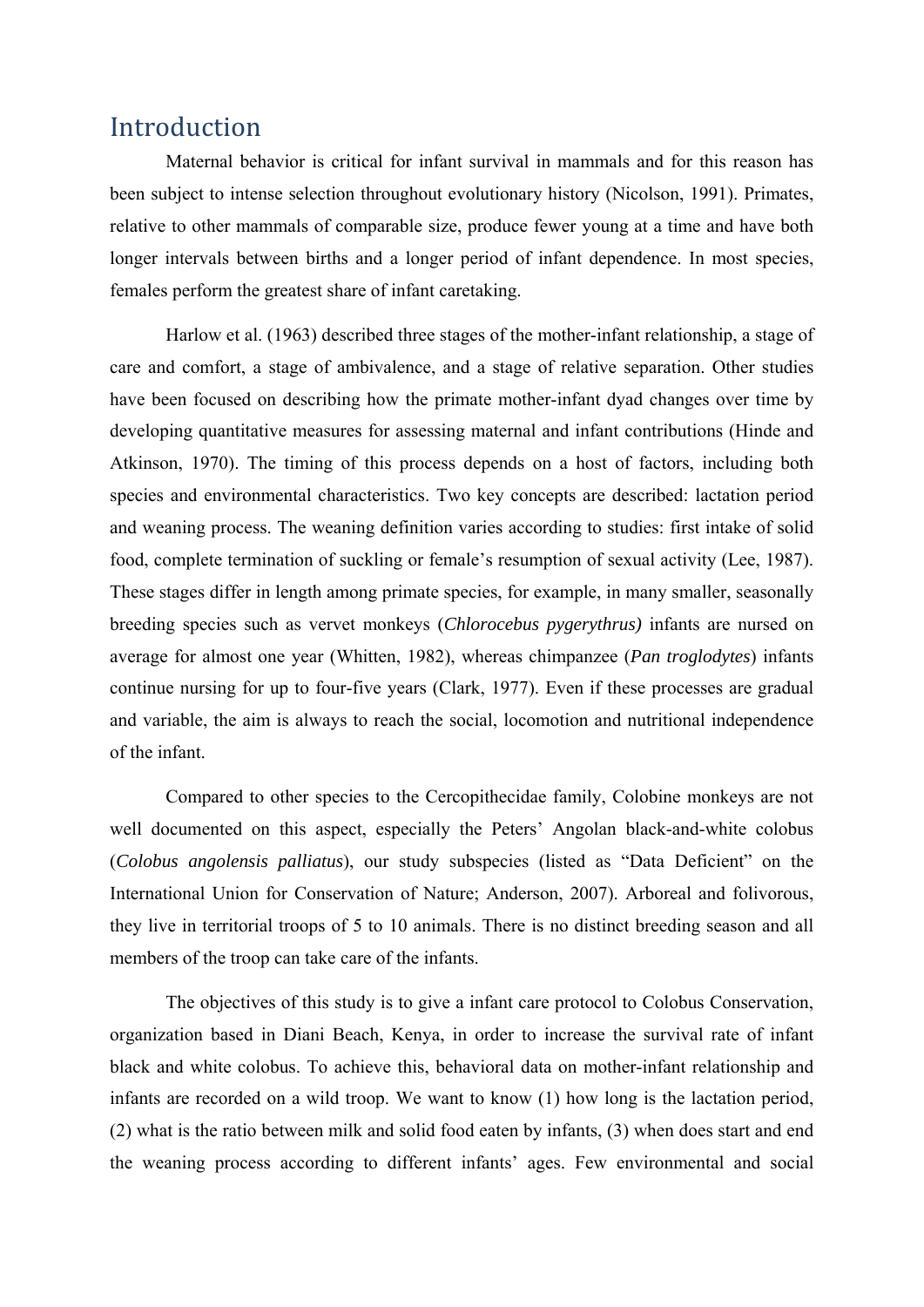factors such as quality and quantity of food available, rainfall and global group data are also recorded.

#### Presentation of the host organization L

### A. Diani Beach: localization, climate, fauna and flora

Diani Beach is located on the South East Coast of Kenya, in the Kwale Distrist. Diani is approximately 35 km south of Mombasa and 50 km before the Tanzanian border (Fig. 16). South coastal Kenya is characterized by two rainy seasons with lighter, infrequent rains in October-December, and heavier, more frequent rains occurring March-June (Mwamachi et al. 1995). Temperature is relatively constant year round, reaching  $35^{\circ}$ C in dry seasons and falling to  $28^{\circ}$ C in the rainy seasons (Okanga et al. 2006). This area is exceptionally humid (80-100%) year round (Okanga et al. 2006).



Figure 1: Map localization Kwale district and Diani Beach according to Kenya

Kenya's Forest is part of the Zanzibar-Inhambane Floristic Region stretching from Mozambique to Somalia (Dunham, 2013). It is also part of the Coastal Forests of Eastern Africa Global Biodiversity Hotspot, an internationally recognized priority area for conservation activity with numerous endemic flora and fauna (Metcalfe et al., 2009). These forests are extremely rich in biodiversity and very important for both humans and wildlife. They maintain many species of flora and fauna included 1750 plants, 11 birds, more than 50 retiles, 6 amphibians and 11 mammal species. Diani's forest is a particular type of coastal forest called coral rag forest. There are only three remaining patches in the world. The vegetation is sustained by a thin layer of soil which overlays fossilized coral reef.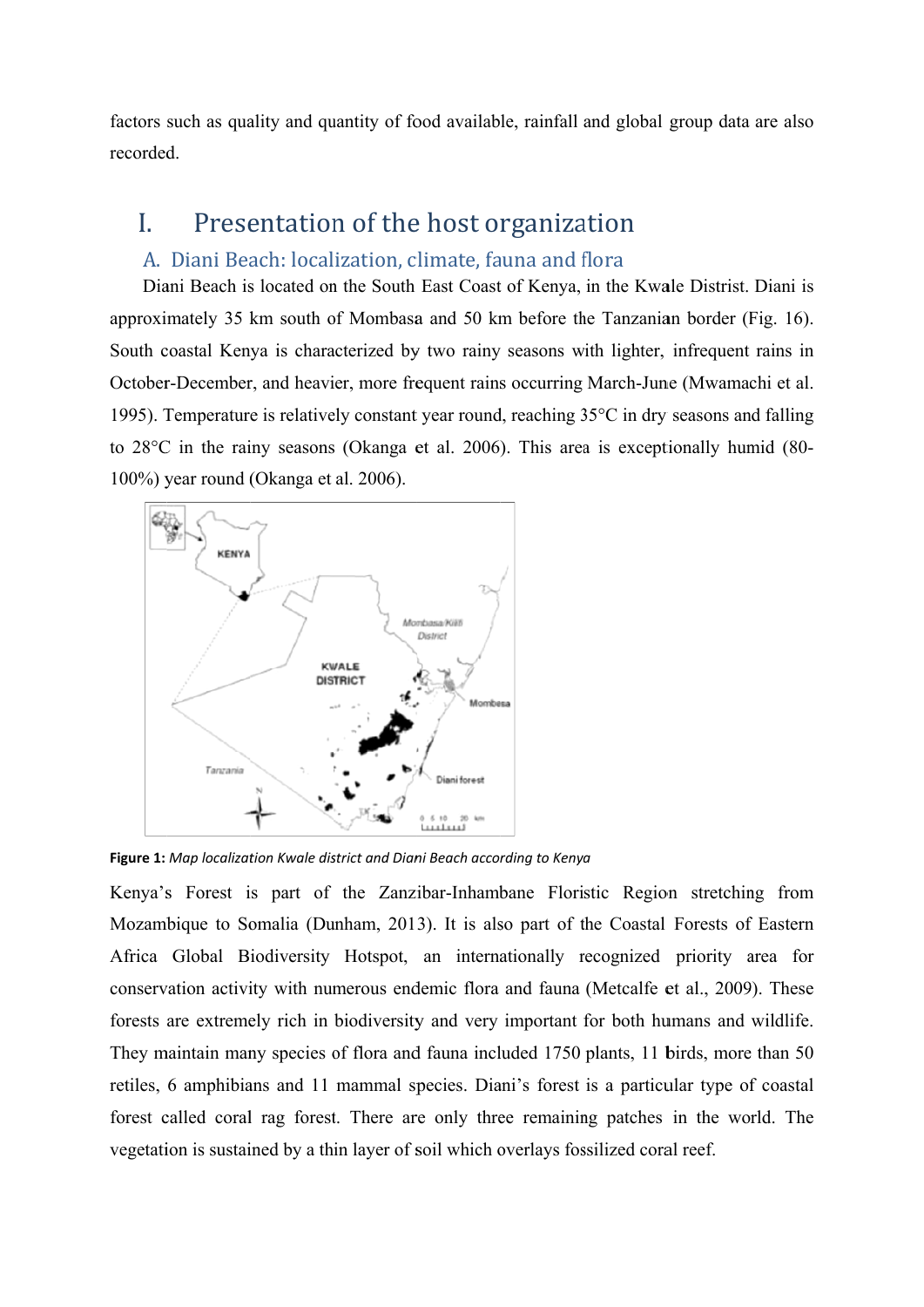The Diani area is a location of major infrastructural development with mining and tourist industries presenting major threats to forest and wildlife conservation. Despite its high biodiversity and conservation value, the Diani Forest is not gazetted as a reserve or national park, but divided into numerous private lots. This allows individual property owners to clear areas of forest at their discretion. After decades of anthropogenic disturbance, the Diani Forest now represents a continuum of degradation (Dunham, 2013). Diani is home to a diverse primate community containing six species: Sykes monkeys (*Cercopithecus mitis albogularis*), vervet monkeys (*Chlorocebus pygerythrus*), yellow baboons (*Papio cynocephalus*), Kenya coast galagos (*Galago cocos*), small-eared galagos (*Otolemur garnettii lasiotis*) and black and white colobus monkeys (*Colobus angolensis palliatus*).

### B. Colobus conservation

Established in 1997, Colobus conservation is a primate rehabilitation center, focus on habitat conservation and community links as well as human/primate conflict management, welfare, education and research. The organization works in partnership with local communities to promote the conservation of the colobus monkeys, along with other endemic primate species, and the unique coastal forest habitat on which they depend.

Colobus Conservation regularly receives animals that have been orphaned and require hand-rearing in order to survive. Until they are ready to be integrated with other rehabilitation monkeys, these individuals are cared by staff/volunteers. Colobus monkeys in general are exceptionally difficult to hand rear, they have an incredibly delicate digestive system and do not respond well to dietary changes especially because the infant period is not enough understand. According to Colobus Conservation experience, Angola Colobus do not respond well to human baby milk formula or cow milk, diarrhea develops quickly and the infant become weak dehydrated and dies. Autopsies have revealed that these types of milk may cause ulcers to form in the first stomach chamber. Colobus Conservation has successfully hand reared and weaned Angola Black and White Colobus monkeys, using goat's milk with special dilution. In Colobus conservation, once a week for the first 6-8 weeks of age, the infant receives a fecal transplant, made by collection of small sample of feces mixed with milk. Moreover, a number of institutes that hand rear leaf-eating monkeys recommend mixing 'tea' with the milk from a very early age. This aids the infant at weaning making the transfer from milk to solids easier without suffering the side effect of taking tannins. This supplement was not really successful in Colobus Conservation.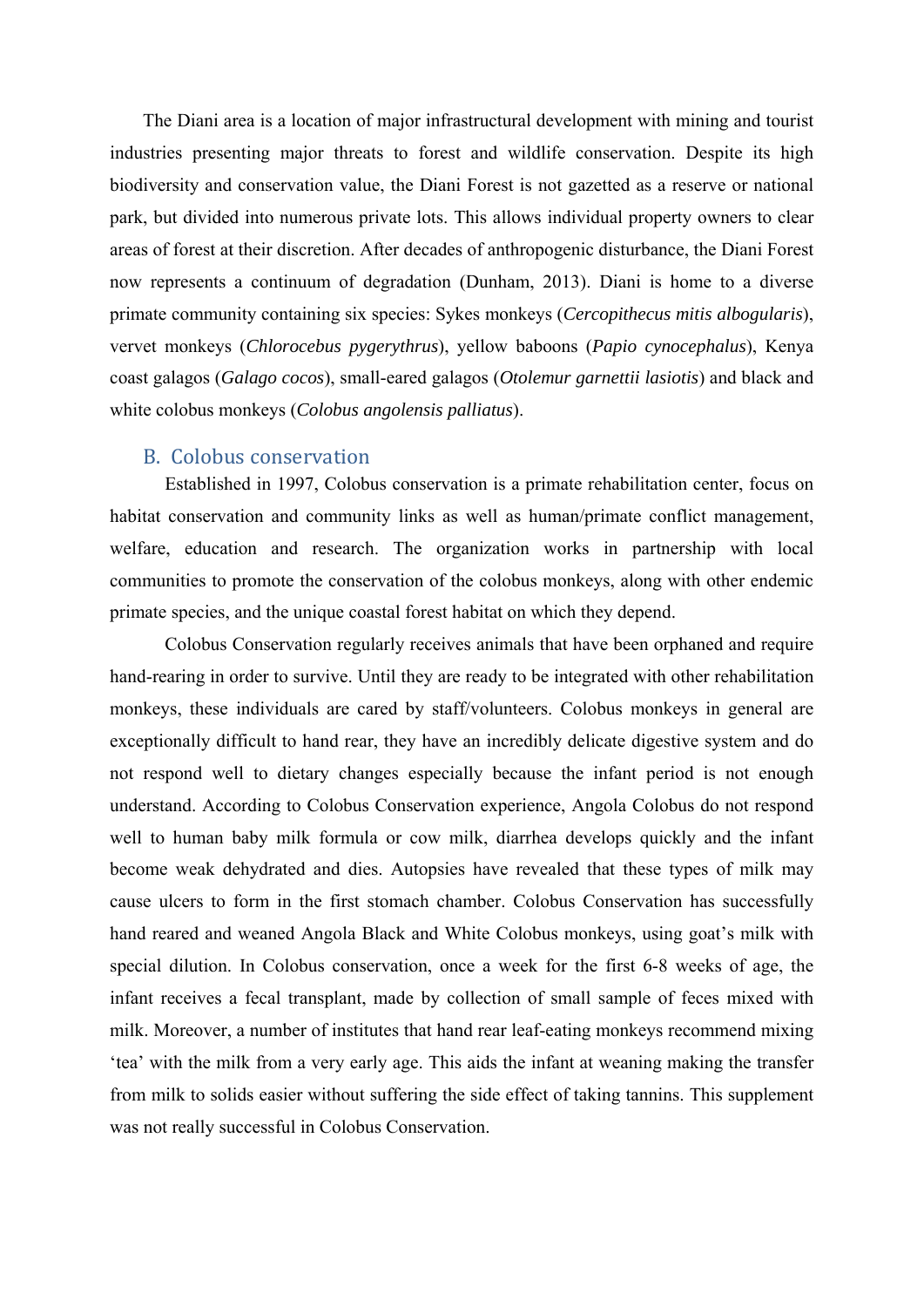# I. Material and method

## A. Study site and subjects

The study is conducted since the  $27<sup>th</sup>$  March 2017 on a troop of Angola Black and White Colobus living in Diani Beachalet, a private property nearby to Colobus Conservation (4°20'44.2"S, 39°33'51.8E). This group is observed as long as possible on a 6 hours period per day, morning (6:00 to 12:00) or afternoon (12:00 to 18:00) during 6 days per week. The group contained ten individuals in total; all of them are habituated to the presence of observers, and individually identified by physically characteristics. Data are collected from all individual, two adult males, three adult females, one male juvenile and four infants (three males and one female). The tree family was build according to relationships between mothers and infants.

### B. Data collection

Once the troop is located, the instantaneous scan sampling method is used to collect data, during 5 minutes every 20 minutes, on study troop localization and general group members' behaviors to have information on the troop's activity budget (Altmann, 1974). Focal sampling method is used to record data on infants only, during 15 minutes. Behaviors are recorded following an ethogram (Table. 3) with Cybertracker and Prim8 software. A random plan has been established to observe all infants during the entire study period.